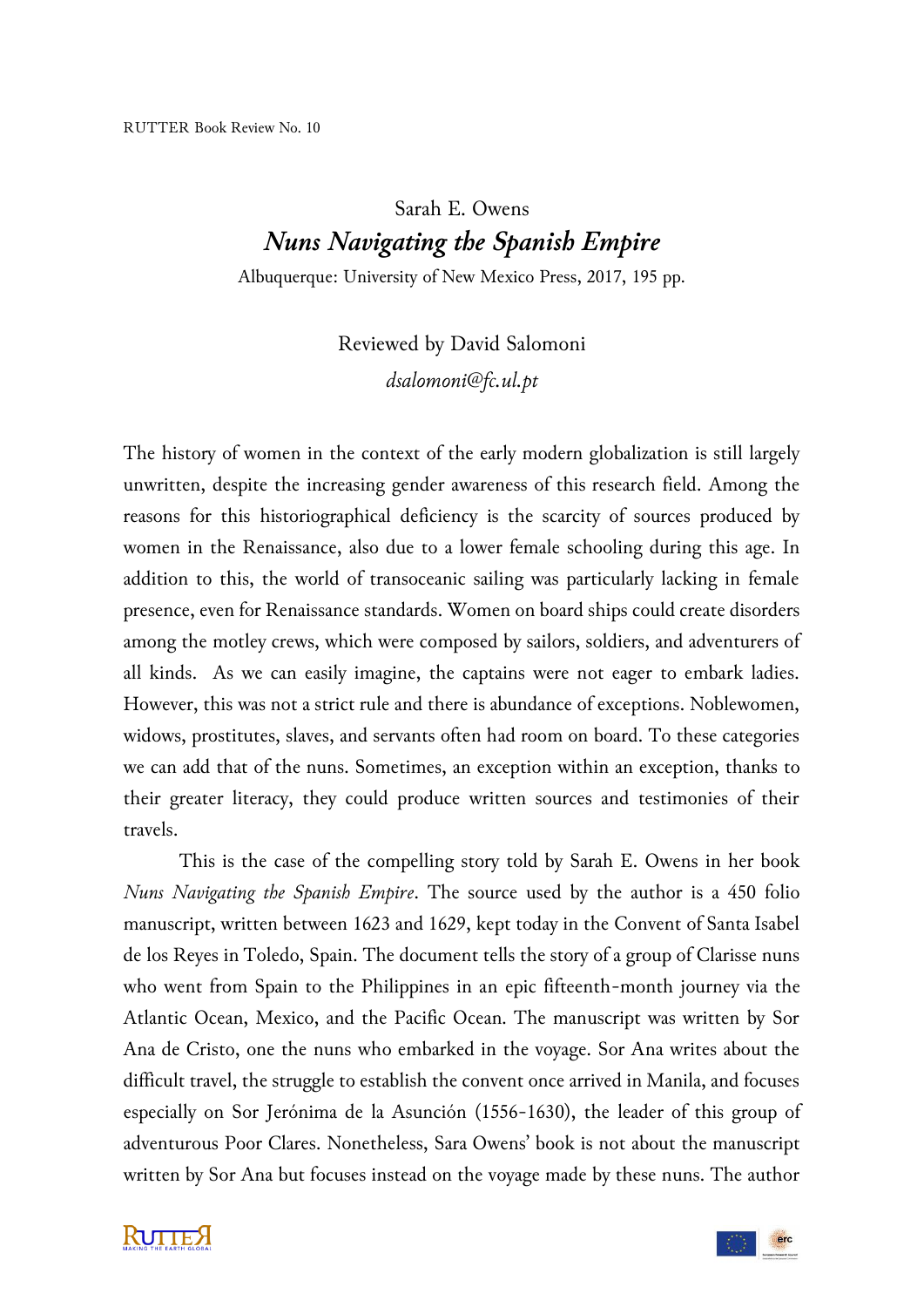narrates with great sensitivity the story of a group of women engaged in a dangerous enterprise. Owens' book skilfully combines a detailed historiographic analysis from many points of view (social, cultural, political) with a psychological insight that suggests to the reader, without imposing, the inner and psychological world of these nuns.

The narrative follows in its stages the journey undertaken by Sor Jerónima and Sor Ana. After receiving approval to leave for the foundation of a monastery in Manila, in October 1619, the journey began in April 1620 with the departure from Toledo with a group of six nuns. At their arrival in Seville, two more nuns joined the group, and after a brief stay, they headed to Cadiz to embark. The story continues with the Atlantic crossing that ended with the arrival in Mexico City in September 1620. There the group resided in the local convent of the Poor Clares for six months, where two other nuns joined the small expeditionary force. On Ash Wednesday, 1621, the nuns led by Sor Jerónima left Mexico City for Acapulco, where they boarded the San Andrés galleon for the Philippines on April 21. The crossing of the Pacific Ocean lasted until July 24, almost fifteen months after the departure from Toledo.

During the trip we find descriptions of the people encountered by the nuns in the cities and new territories they visited, giving a complete cross-section of the world of their time. In addition to this, the book focuses on the private moments of these women and their confrontation with the great trials of life, such as death. An interesting example of these experiences is the encounter of the nuns with the natives of Guadalupe Island. As Owens points out, Sor Ana's manuscript highlights the sorrow of the nuns for the superficial Christianization of those populations which, in her own perspective, wanted more attention from the missionaries. This attitude on the part of Sor Ana tells us a lot about the Poor Clares' perception of themselves and their active role in the dynamics of the first globalization. They were an active part of this process.

A highly dramatic aspect of the trip was the encounter of the nuns with black women slaves. One of these slaves named María had attempted suicide, raising Sor Jerónima's concern. Despite the nuns' adherence to a rigid class system that did not question slavery, they were very touched by the story of the slave María, whose feelings are described in Sor Ana's manuscript, giving us a very precious and rare human portrait. Another example is the confrontation with death, one of the most iconic and dramatic experiences of the great oceanic crossings. During the navigation on the Pacific Ocean, Sor María de la Trinidad had died of some tropical fever. The event



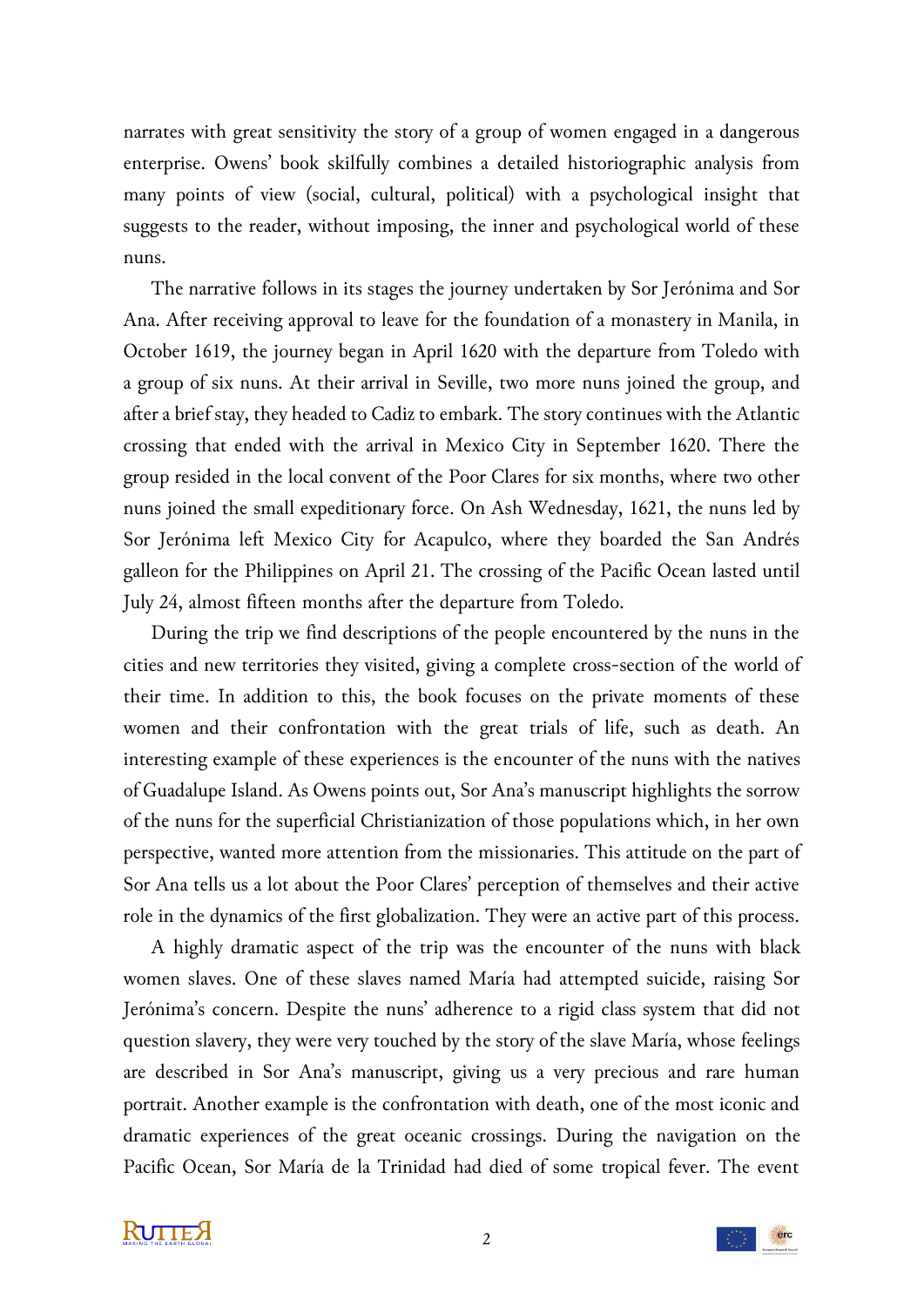produced deep emotion on board. However, this was not the only danger faced by the nuns in the open sea. Enemy ships could represent another serious threat. During a drill set up by the captain to see his sailors' reaction time, the authors explains, when Sor Jerónima was asked to hide in the hatchway, not knowing that it was only a trial, she answered that she would load the cannons herself to "tell those heretics a thousand things" (p. 83).

However, slavery, death and war were not the only events with which these nuns had to cope. Facing such a long journey meant also long periods of routine, both on land and on sea. Of particular interest is their daily life once arrived in Manila. The enthusiasm which initially followed the nuns' arrival in their 'promised land' was soon replaced by the difficulties of a very complex society, which combined the rigid European social hierarchies with the difficulties of a land inhabited by various ethnic groups. Even the changes in the political balance within the Franciscan family, whose support the sisters were hoping at the moment of their arrival became an element of difficulty and tension. However, there were also happy moments. For example, despite criticism from the local Hispanic nobility about Sor Jerónima's inclination for accepting too many Creole novices, she persevered in her inclusive intent. On the list of novices, we also find a Japanese noblewoman from the city of Kyoto, Naitō Lucía, who later professed under the name of Sor Lucía de San Juan (p. 108-109).

Another important aspect that Owens considers in her analysis is the educational and cultural background of the nun authoring the manuscript at the basis of this story. It is thanks to Sor Ana's literacy that we possess such a rare and revealing source, which not only portrays an epoch and a journey but also the author's very inner world. As mentioned, in fact, among the main problems in reconstructing women's history is the relative lack of self-produced sources. Writing was generally a male-dominated sphere. Among the most important exceptions is the one represented by religious women, who were more likely to receive a literary education. Literacy was particularly important in early modern catholic monasteries and convents. Nuns were required to learn how to read and write if they wanted to assume leading roles in their communities. Contrary to what is sometimes believed today, in pre-industrial Christian societies convents and monasteries, when freely chosen, could be a place of emancipation and selfaccomplishment for women. Culture, often denied or limited in the domestic sphere, was one of the tools to pursue this goal. Despite male authorities not being always favourable to women's literacy, a strong female culture advocating education was being